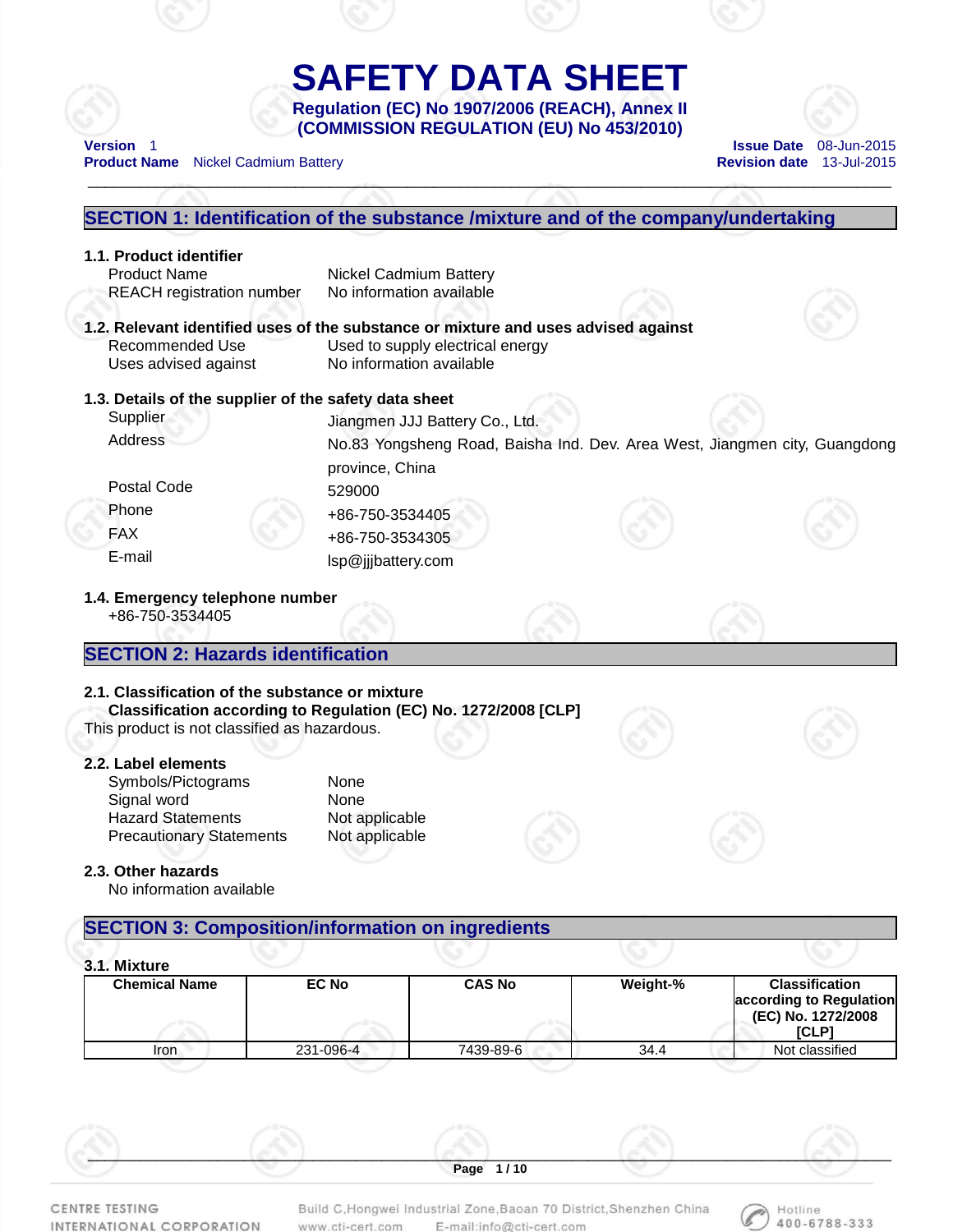| Cadmium oxide                    | 215-146-2       | 1306-19-0  | 28.3             | Acute Tox. 2 (H330)<br>Muta. 2 (H341)<br>Carc. 1B (H350)<br>Repr. 2 (H361fd)<br>STOT RE 1 (H372)                                                              |
|----------------------------------|-----------------|------------|------------------|---------------------------------------------------------------------------------------------------------------------------------------------------------------|
|                                  |                 |            |                  | Aquatic Acute 1 (H400)<br>Aquatic Chronic 1 (H410)                                                                                                            |
| Nickel hydroxide                 | 235-008-5       | 12054-48-7 | 18.9             | Acute Tox. 4 (H302)<br>Acute Tox. 4 (H332)<br>Skin Irrit. 2 (H315)<br>Resp. Sens. 1 (H334)                                                                    |
|                                  |                 |            |                  | Skin Sens. 1 (H317)<br>Muta. 2 (H341)<br>Carc. 1A (H350i)<br>Repr. 1B (H360D)<br>STOT RE 1 (H372)<br>Aquatic Acute 1 (H400)<br>Aquatic Chronic 1 (H410)       |
| Nickel                           | 231-111-4       | 7440-02-0  | 5                | Carc. 2; H351<br><b>STOT RE 1; H372</b><br>Skin Sens. 1; H317<br>Aquatic Chronic 3; H412                                                                      |
| Potassium hydroxide              | $215 - 181 - 3$ | 1310-58-3  | $\overline{3.7}$ | Acute Tox. 4 (H302)<br>Skin Corr. 1A (H314)                                                                                                                   |
| Cadmium and<br>compounds (as Cd) | $231 - 152 - 8$ | 7440-43-9  | 3.3              | Acute Tox. 2 (H330)<br>Muta. 2 (H341)<br>Carc. 1B (H350)<br>Repr. 2 (H361fd)<br><b>STOT RE 1 (H372)</b><br>Aquatic Acute 1 (H400)<br>Aquatic Chronic 1 (H410) |
| Vinylon                          | N/A             | N/A        | 2.7              | Not classified                                                                                                                                                |
| Cobalt(II) oxide                 | 215-154-6       | 1307-96-6  | 2.5              | Acute Tox. 4 (H302)<br>Skin Sens. 1 (H317)<br>Aquatic Acute 1 (H400)<br>Aquatic Chronic 1 (H410)                                                              |
| Nickel powder                    | $231 - 111 - 4$ | 7440-02-0  | 0.9              | Carc. 2; H351<br><b>STOT RE 1; H372</b><br>Skin Sens. 1; H317<br>Aquatic Chronic 3; H412                                                                      |
| Lithium hydroxide                | 215-183-4       | 1310-65-2  | 0.3              | Acute Tox. 4 Skin Corr.<br>1B                                                                                                                                 |

 $\mathcal{A}^{\otimes n}$  , and the contract of the contract of the contract of the contract of the contract of the contract of the contract of the contract of the contract of the contract of the contract of the contract of the cont

# **SECTION 4: First aid measures**

# **4.1. Description of first aid measures**

# **General advice**

Remove contaminated clothing and shoes. If symptoms persist, call a physician.

# **Inhalation**

IF INHALED: Remove victim to fresh air and keep at rest in a position comfortable for breathing. Get medical advice/attention if you feel unwell.

# **Skin Contact**

Wash off immediately with soap and plenty of water while removing all contaminated clothes and shoes. Wash contaminated clothing before reuse. If skin irritation persists, call a physician.

# **Eye contact**

IF IN EYES: Rinse cautiously with water for several minutes. Remove contact lenses, if present and easy to do. Continue rinsing. If eye irritation persists: Get medical advice/attention.

 $\mathcal{S}$  , and the contribution of  $\mathcal{S}$  , and  $\mathcal{S}$  , and  $\mathcal{S}$  , and  $\mathcal{S}$  , and  $\mathcal{S}$  , and  $\mathcal{S}$  , and  $\mathcal{S}$  , and  $\mathcal{S}$  , and  $\mathcal{S}$  , and  $\mathcal{S}$  , and  $\mathcal{S}$  , and  $\mathcal{S}$  , and  $\mathcal{S$ **Page 2 / 10** 

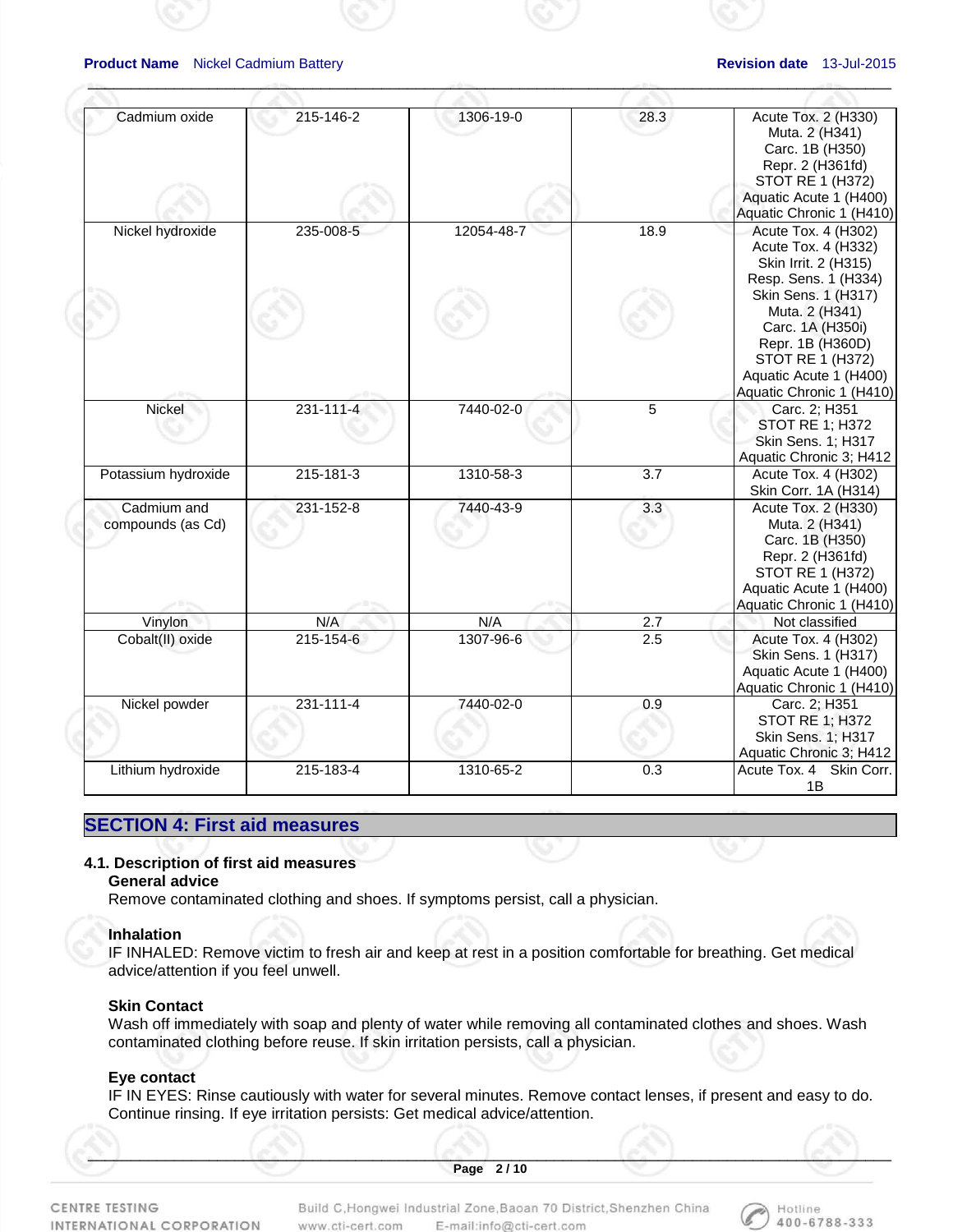Hotline 400-6788-333

# **Ingestion**

Rinse mouth Get medical attention Never give anything by mouth to an unconscious person

 $\mathcal{A}^{\otimes n}$  , and the contract of the contract of the contract of the contract of the contract of the contract of the contract of the contract of the contract of the contract of the contract of the contract of the cont

- **4.2. Most important symptoms and effects, both acute and delayed**  No information available
- **4.3. Indication of any immediate medical attention and special treatment needed**  Treat symptomatically.

# **SECTION 5: Firefighting measures**

**5.1. Extinguishing media** 

**Suitable extinguishing media** Use extinguishing measures that are appropriate to local circumstances and the surrounding environment.

**Unsuitable extinguishing media** No information available

**5.2. Special hazards arising from the substance or mixture**  Thermal decomposition can lead to release of irritating and toxic gases and vapors

### **5.3. Advice for firefighters**

Firefighters should wear self-contained breathing apparatus and full firefighting turnout gear.

# **SECTION 6: Accidental release measures**

# **6.1. Personal precautions, protective equipment and emergency procedures**

Evacuate personnel to safe areas Ensure adequate ventilation, especially in confined areas Remove all sources of ignition Avoid contact with skin, eyes and inhalation of vapors Use personal protection recommended in Section 8

### **6.2. Environmental precautions**

Local authorities should be advised if significant spillages cannot be contained

Prevent entry into waterways, sewers, basements or confined areas

# **6.3. Methods and material for containment and cleaning up**

Place in container for disposal according to local / national regulations (see Section 13)

# **6.4. Reference to other sections**

See Section 7 for more information See section 8 for more information See section 13 for more information

# **SECTION 7: Handling and storage**

## **7.1. Precautions for safe handling**

Handle in accordance with good industrial hygiene and safety practice Ensure adequate ventilation, especially in confined areas Avoid contact with skin, eyes or clothing Wash contaminated clothing before reuse Take precautionary measures against static discharges

Do not breathe dust/fume/gas/mist/vapors/spray

Do not eat, drink or smoke when using this product

Wash thoroughly after handling

Use personal protection recommended in Section 8

# **7.2. Conditions for safe storage, including any incompatibilities**

 $\mathcal{S}$  , and the contribution of  $\mathcal{S}$  , and  $\mathcal{S}$  , and  $\mathcal{S}$  , and  $\mathcal{S}$  , and  $\mathcal{S}$  , and  $\mathcal{S}$  , and  $\mathcal{S}$  , and  $\mathcal{S}$  , and  $\mathcal{S}$  , and  $\mathcal{S}$  , and  $\mathcal{S}$  , and  $\mathcal{S}$  , and  $\mathcal{S$ **Page 3 / 10** 

Build C, Hongwei Industrial Zone, Baoan 70 District, Shenzhen China E-mail:info@cti-cert.com www.cti-cert.com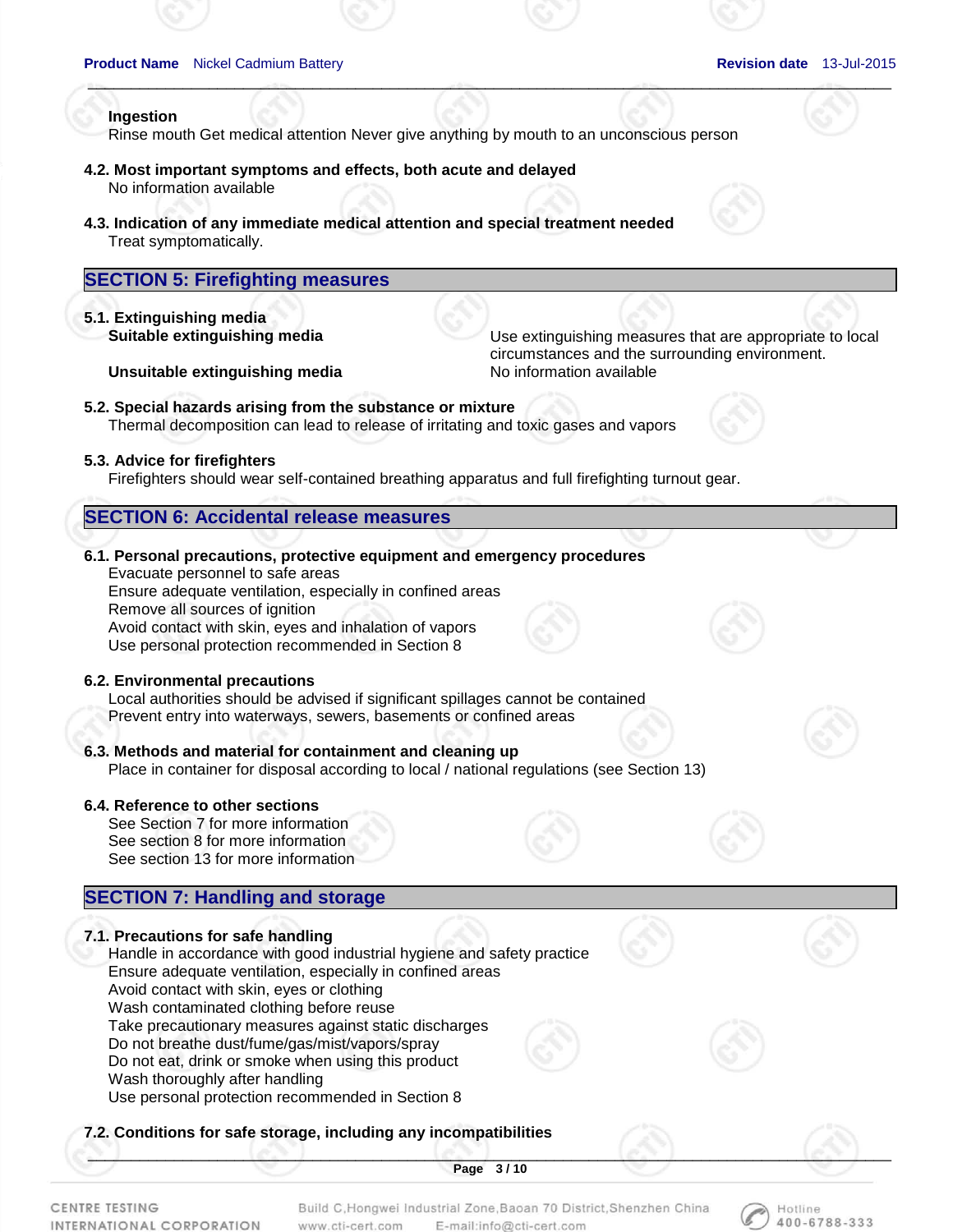Keep containers tightly closed in a dry, cool and well-ventilated place Keep away from heat Keep locked up and out of reach of children Store in accordance with local regulations

### **7.3. Specific end use(s)**

Apart from the uses mentioned in SECTION 1.2 no other specific uses are stipulated.

# **SECTION 8: Exposure controls/personal protection**

### **8.1. Control parameters**

| <b>Chemical Name</b>                                | <b>Australia</b>         | <b>Austria</b>          | <b>Belgium</b> | <b>Denmark</b>                 | <b>European Union</b> |
|-----------------------------------------------------|--------------------------|-------------------------|----------------|--------------------------------|-----------------------|
| Cadmium oxide (CAS #:<br>1306-19-0)                 | $0.01$ mg/m <sup>3</sup> |                         |                | TWA: $0.005$ mg/m <sup>3</sup> |                       |
| Nickel hydroxide (CAS #:<br>12054-48-7)             |                          |                         |                | TWA: $0.05$ mg/m <sup>3</sup>  |                       |
| Nickel (CAS #: 7440-02-0)                           | mq/m <sup>3</sup>        |                         |                | TWA: 0.05 mg/m $^3$            |                       |
| Potassium hydroxide (CAS<br>#: 1310-58-3)           | 2 mg/m $3$ Peak          | TWA: $2 \text{ mq/m}^3$ |                | Ceiling: $2 \text{mq/m}^3$     |                       |
| Cadmium and compounds<br>(as Cd) (CAS #: 7440-43-9) | $0.01 \text{ mg/m}^3$    |                         |                | TWA: $0.005 \,\mathrm{mg/m}^3$ |                       |
| Cobalt(II) oxide (CAS #:<br>1307-96-6)              |                          | Skin                    |                | TWA: $0.01$ mg/m <sup>3</sup>  |                       |

 $\mathcal{A}^{\otimes n}$  , and the contract of the contract of the contract of the contract of the contract of the contract of the contract of the contract of the contract of the contract of the contract of the contract of the cont

| <b>Chemical Name</b>                                | Latvia                                              | <b>France</b>                                                 | <b>Finland</b>                                                             | Germany     | Italy |
|-----------------------------------------------------|-----------------------------------------------------|---------------------------------------------------------------|----------------------------------------------------------------------------|-------------|-------|
| Cadmium oxide (CAS #:<br>1306-19-0)                 | TWA: 0.01 mg/m $3$<br>STEL: 0.05 mg/m <sup>3</sup>  | TWA: $0.05$ mg/m <sup>3</sup><br>STEL: 0.05 mg/m <sup>3</sup> | TWA: $0.02 \text{ mg/m}^3$<br>TWA: $0.01$ mg/m <sup>3</sup><br><b>Skin</b> | Skin        |       |
| Nickel hydroxide (CAS #:<br>12054-48-7)             | TWA: $0.05$ mg/m <sup>3</sup>                       | TWA: 1 mg/m <sup>3</sup>                                      | TWA: $0.1 \text{ mg/m}^3$                                                  | <b>Skin</b> |       |
| Nickel (CAS #: 7440-02-0)                           | TWA: $0.05$ mg/m <sup>3</sup>                       | TWA: 1 mg/m <sup>3</sup>                                      | TWA: $1 \text{ mg/m}^3$ TWA:<br>0.1 mg/m $3$                               | <b>Skin</b> |       |
| Potassium hydroxide (CAS<br>$\#$ : 1310-58-3)       |                                                     | STEL: $2 \text{ mq/m}^3$                                      | STEL: $2 \text{ mg/m}^3$<br>Ceiling: $2 \text{ mg/m}^3$                    |             |       |
| Cadmium and compounds<br>(as Cd) (CAS #: 7440-43-9) | TWA: 0.01 mg/m $^3$<br>STEL: 0.05 mg/m <sup>3</sup> | TWA: $0.05$ mg/m <sup>3</sup>                                 | TWA: $0.02 \text{ mg/m}^3$<br><b>Skin</b>                                  | <b>Skin</b> |       |
| Cobalt(II) oxide (CAS #:<br>1307-96-6)              | TWA: $0.5 \text{ mg/m}^3$                           |                                                               | TWA: $0.02 \text{ mg/m}^3$                                                 | <b>Skin</b> |       |
|                                                     |                                                     |                                                               |                                                                            |             |       |

| <b>Chemical Name</b>       | Poland                         | Portugal                       | Spain                         | Switzerland                    | <b>Netherlands</b>             |
|----------------------------|--------------------------------|--------------------------------|-------------------------------|--------------------------------|--------------------------------|
| Cadmium oxide (CAS #:      | TWA: 0.01 mg/m $^3$            | TWA: $0.002 \text{ mg/m}^3$    | TWA: 0.01 mg/m <sup>3</sup>   | <b>Skin</b>                    | TWA: $0.005$ mg/m <sup>3</sup> |
| 1306-19-0)                 | TWA: $0.002 \text{ mg/m}^3$    |                                | TWA: $0.002 \text{ mg/m}^3$   | TWA: $0.002$ mg/m <sup>3</sup> |                                |
|                            |                                |                                |                               | TWA: 0.015 mg/m <sup>3</sup>   |                                |
| Nickel hydroxide (CAS #:   | TWA: $0.25 \text{ ma/m}^3$     | TWA: $0.2 \text{ mg/m}^3$      | TWA: $0.2 \text{ mg/m}^3$     | TWA: $0.05$ mg/m <sup>3</sup>  |                                |
| 12054-48-7)                |                                |                                |                               |                                |                                |
| Nickel (CAS #: 7440-02-0)  | TWA: $0.25 \text{ mg/m}^3$     | TWA: 1.5 mg/m $3$              | TWA: 1 $mq/m3$                | TWA: $0.5$ mg/m <sup>3</sup>   |                                |
| Potassium hydroxide (CAS   | STEL: 1 $mq/m3$                | Ceiling: $2 \text{ mg/m}^3$    | STEL: $2 \text{ mq/m}^3$      | TWA: $2 \text{ mg/m}^3$        |                                |
| #: 1310-58-3)              | TWA: $0.5 \text{ mg/m}^3$      |                                |                               |                                |                                |
| Cadmium and compounds      | TWA: $0.01 \text{ mg/m}^3$     | TWA: $0.01$ mg/m <sup>3</sup>  | TWA: $0.01$ mg/m <sup>3</sup> | <b>Skin</b>                    |                                |
| (as Cd) (CAS #: 7440-43-9) | TWA: $0.002$ mg/m <sup>3</sup> | TWA: $0.002$ mg/m <sup>3</sup> | TWA: $0.002 \text{ mg/m}^3$   | TWA: $0.015$ mg/m <sup>3</sup> |                                |
| Cobalt(II) oxide (CAS #:   | TWA: 0.02 mg/m $^3\,$          | TWA: $0.02 \text{ mg/m}^3$     | TWA: $0.02 \text{ mg/m}^3$    | <b>Skin</b>                    |                                |
| 1307-96-6)                 |                                |                                |                               | TWA: $0.05$ mg/m <sup>3</sup>  |                                |

| <b>Chemical Name</b>     | <b>Norway</b>                  | <b>United Kingdom</b>          | <b>ACGIH TLV</b>                                 | <b>OSHA PEL</b>      | <b>NIOSH IDLH</b>                |
|--------------------------|--------------------------------|--------------------------------|--------------------------------------------------|----------------------|----------------------------------|
| Cadmium oxide (CAS #:    | TWA: 0.05 mg/m $^3$            | STEL: $0.05 \text{ mg/m}^3$    | TWA: 0.01 mg/m <sup>3</sup> Cd                   |                      | IDLH: $9 \,\mathrm{mq/m}^3$ Cd   |
| 1306-19-0)               | Ceiling: $0.02 \text{ mg/m}^3$ | TWA: $0.025$ mg/m <sup>3</sup> | $\textsf{TWA: } 0.002 \text{ mg/m}^3 \text{ Cd}$ |                      | fume IDLH: $9 \,\mathrm{mq/m}^3$ |
|                          | STEL: $0.05 \text{ mg/m}^3$    |                                | respirable fraction                              |                      | Cd dust and fume                 |
| Nickel hydroxide (CAS #: | TWA: $0.05 \text{ mg/m}^3$     | TWA: $0.5 \text{ mg/m}^3$      | TWA: $0.2 \text{ ma/m}^3$ Ni                     | TWA: 1 $mq/m3$ Ni    | IDLH: 10 mg/m $3$ Ni             |
| 12054-48-7)              | STEL: $0.05 \text{ mg/m}^3$    |                                | inhalable fraction                               | (vacated) TWA: 1     | TWA: $0.015 \text{ mg/m}^3$      |
|                          |                                |                                |                                                  | mg/m <sup>3</sup> Ni | except Nickel carbonyl           |
|                          |                                |                                |                                                  |                      |                                  |

CENTRE TESTING INTERNATIONAL CORPORATION

Build C, Hongwei Industrial Zone, Baoan 70 District, Shenzhen China E-mail:info@cti-cert.com www.cti-cert.com

 $\mathcal{S}$  , and the contribution of  $\mathcal{S}$  , and  $\mathcal{S}$  , and  $\mathcal{S}$  , and  $\mathcal{S}$  , and  $\mathcal{S}$  , and  $\mathcal{S}$  , and  $\mathcal{S}$  , and  $\mathcal{S}$  , and  $\mathcal{S}$  , and  $\mathcal{S}$  , and  $\mathcal{S}$  , and  $\mathcal{S}$  , and  $\mathcal{S$ **Page 4 / 10** 

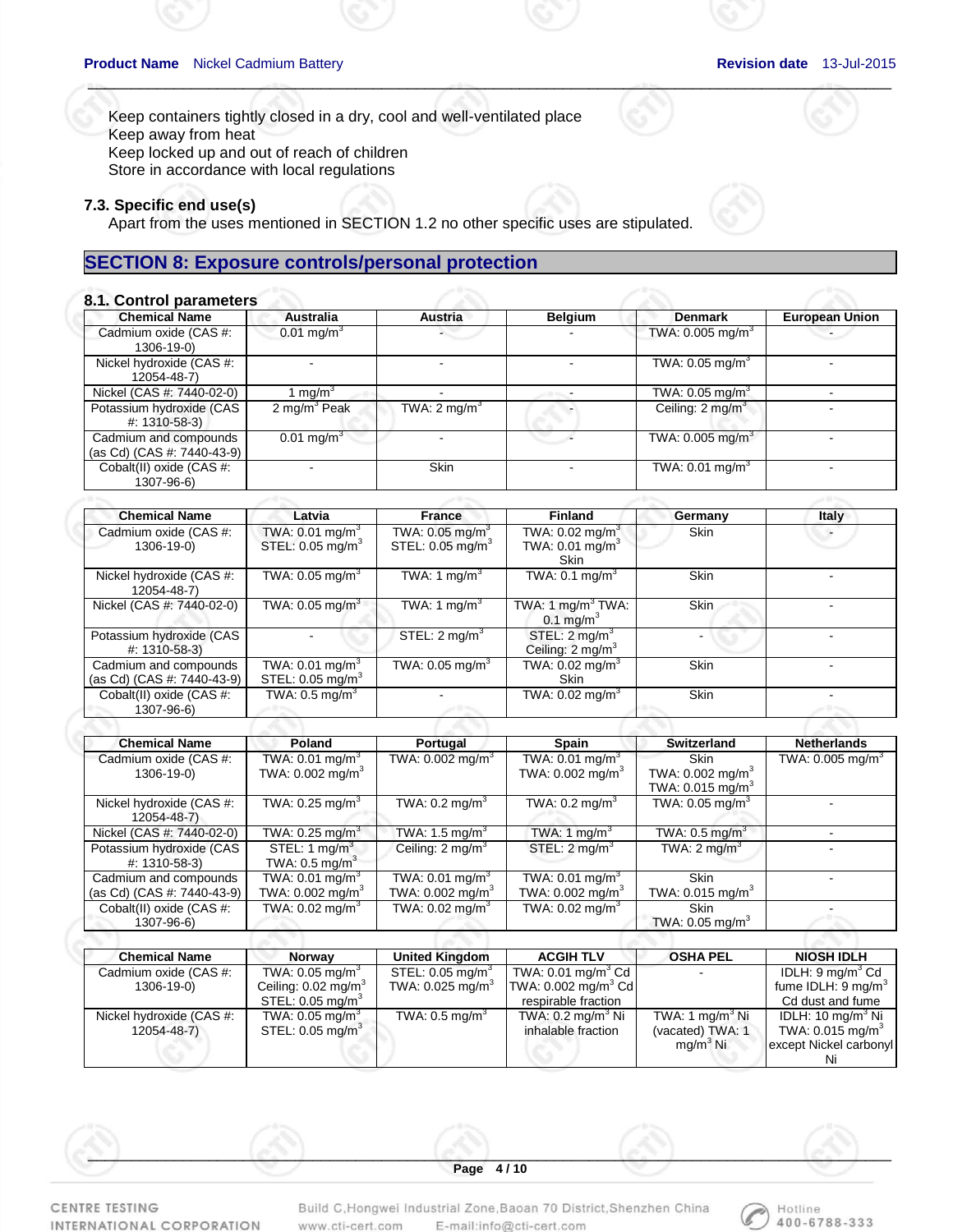| Nickel (CAS #: 7440-02-0)                           | TWA: $0.05$ mg/m <sup>3</sup><br>STEL: 0.05 mg/m <sup>3</sup> | STEL: $1.5 \text{ mg/m}^3$<br>TWA: $0.5$ mg/m <sup>3</sup>    | TWA: 1.5 mg/m <sup>3</sup><br>inhalable fraction                                                                                              | TWA: 1 mg/m <sup>3</sup><br>(vacated) TWA: 1<br>mg/m <sup>3</sup>                                                                                                                                                                                                                                                    | IDLH: 10 mg/m <sup>3</sup> IDLH:<br>10 mg/m $3$ Ni<br>TWA: 0.015 mg/m <sup>3</sup><br>TWA: $0.015 \text{ mg/m}^3$<br>except Nickel carbonyl<br>Ni |
|-----------------------------------------------------|---------------------------------------------------------------|---------------------------------------------------------------|-----------------------------------------------------------------------------------------------------------------------------------------------|----------------------------------------------------------------------------------------------------------------------------------------------------------------------------------------------------------------------------------------------------------------------------------------------------------------------|---------------------------------------------------------------------------------------------------------------------------------------------------|
| Potassium hydroxide (CAS<br>#: 1310-58-3)           | Ceiling: $2 \text{ mg/m}^3$                                   | STEL: 2 mg/m <sup>3</sup>                                     | Ceiling: $2 \text{ mg/m}^3$                                                                                                                   | (vacated) Ceiling: 2<br>mg/m <sup>3</sup>                                                                                                                                                                                                                                                                            | Ceiling: $2 \text{ mg/m}^3$                                                                                                                       |
| Cadmium and compounds<br>(as Cd) (CAS #: 7440-43-9) | TWA: $0.05$ mg/m <sup>3</sup><br>STEL: 0.05 mg/m <sup>3</sup> | STEL: 0.075 mg/m <sup>3</sup><br>TWA: 0.025 mg/m <sup>3</sup> | TWA: $0.01$ mg/m <sup>3</sup><br>TWA: $0.002 \text{ mg/m}^3$<br>respirable fraction<br>TWA: 0.002 mg/m <sup>3</sup> Cd<br>respirable fraction | TWA: $0.1 \text{ mg/m}^3$<br>fume applies to any<br>operations or sectors<br>TWA: 0.01 mg/m <sup>3</sup> Cd for which the Cadmium<br>standard is stayed or<br>otherwise not in effect<br>TWA: $0.2 \text{ mg/m}^3$ dust<br>applies to any<br>operations or sectors<br>for which the Cadmium<br>standard is stayed or | IDLH: $9 \text{ mg/m}^3$ dust<br>IDLH: 9 mg/m <sup>3</sup> Cd dust<br>and fume                                                                    |
|                                                     |                                                               |                                                               |                                                                                                                                               | otherwise not in effect<br>TWA: $5 \mu q/m^3$<br>(vacated) STEL: 0.3<br>ppm fume<br>Ceiling: $0.3 \text{ mg/m}^3$<br>fume applies to any<br>operations or sectors<br>for which the Cadmium<br>standard is stayed or<br>otherwise not in effect                                                                       |                                                                                                                                                   |
| Cobalt(II) oxide (CAS #:                            | TWA: $0.02$ mg/m <sup>3</sup>                                 | TWA: $0.1 \text{ mg/m}^3$                                     | TWA: 0.02 mg/m <sup>3</sup> Co                                                                                                                | Ceiling: 0.6 mg/m <sup>3</sup><br>dust applies to any<br>operations or sectors<br>for which the Cadmium<br>standard is stayed or<br>otherwise not in effect                                                                                                                                                          |                                                                                                                                                   |
| 1307-96-6)                                          | STEL: 0.02 mg/m <sup>3</sup><br>STEL: 0.06 mg/m <sup>3</sup>  |                                                               |                                                                                                                                               |                                                                                                                                                                                                                                                                                                                      |                                                                                                                                                   |

 $\mathcal{A}^{\otimes n}$  , and the contract of the contract of the contract of the contract of the contract of the contract of the contract of the contract of the contract of the contract of the contract of the contract of the cont

# **Derived No Effect Level (DNEL)**

No information available

# **Predicted No Effect Concentration (PNEC)**

No information available

# **8.2. Exposure controls**

# **Engineering Controls**

Use with local exhaust ventilation. Ensure adequate ventilation, especially in confined areas.

# **Personal protective equipment**

| Eye/face protection      | Wear safety glasses with side shields (or goggles)                       |
|--------------------------|--------------------------------------------------------------------------|
| <b>Hand Protection</b>   | Wear protective gloves                                                   |
| Skin and body protection | Suitable protective clothing                                             |
| Respiratory protection   | In case of insufficient ventilation, wear suitable respiratory equipment |

# **Environmental exposure controls**

Do not allow into any sewer, on the ground or into any body of water

# **SECTION 9: Physical and chemical properties**

| Appearance   | Solid     |  |
|--------------|-----------|--|
| <b>Color</b> | Colorized |  |
| Odor         | Odourless |  |
|              |           |  |
|              | Page 5/10 |  |

CENTRE TESTING INTERNATIONAL CORPORATION Build C, Hongwei Industrial Zone, Baoan 70 District, Shenzhen China E-mail:info@cti-cert.com www.cti-cert.com

Hotline 400-6788-333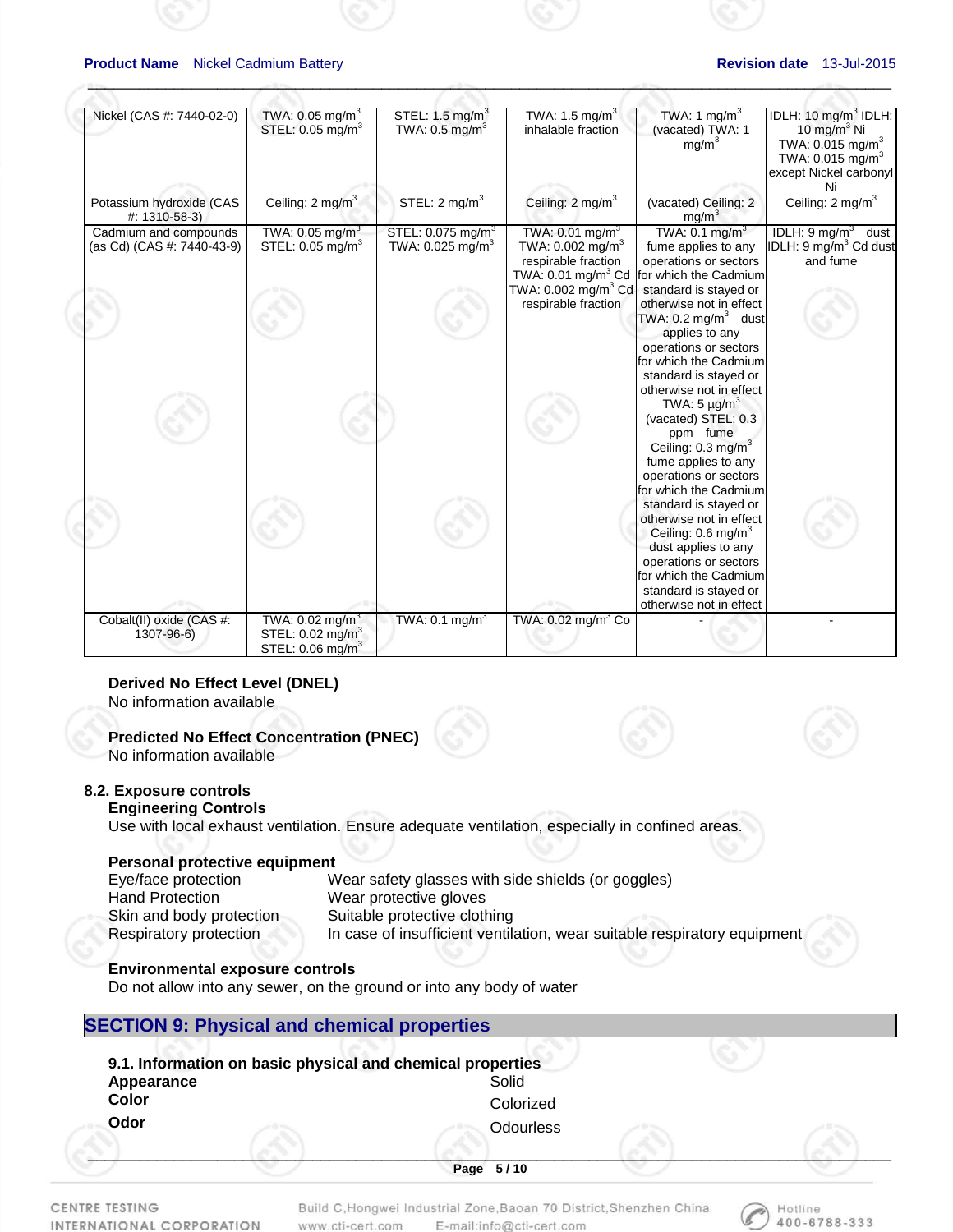$\mathcal{A}^{\otimes n}$  , and the contract of the contract of the contract of the contract of the contract of the contract of the contract of the contract of the contract of the contract of the contract of the contract of the cont **Odor Threshold**  Not determined **pH** Not determined **Melting point/freezing point and all and increment in the Mot determined Boiling point / boiling range Motion Contract Contract Professor Not determined Flash point Motion Contract Property Act of the United States Property Act of the United States Property Act of the United States Property Act of the United States Property Act of the United States Property Act of the Uni Evaporation rate Not determined Flammability (solid, gas)** Not determined **Flammability Limit in Air** Not determined **Vapor Pressure**  Not determined **Vapor density Not determined Density** Not determined **Relative density and a set of the Relative density of the Relative density of the Relative density of the Relative of the Relative density of the Relative of the Relative of the Relative of the Relative of the Relative of Specific gravity Not determined Water solubility Not determined Not determined Partition coefficient (LogPow)** Not determined **Autoignition temperature Not determined Decomposition temperature Motion Not determined Kinematic viscosity Not determined Dynamic viscosity Not determined Not determined Explosive properties Not predicted to be explosive.** Not predicted to be explosive. **Oxidizing properties Not predicted to have oxidising properties. 9.2. Other information**  No information available

# **SECTION 10: Stability and reactivity**

### **10.1. Reactivity**

Stable under recommended storage and handling conditions (see section 7, handling and storage).

# **10.2. Chemical stability**

Stable under normal conditions.

# **10.3. Possibility of hazardous reactions**

None under normal processing.

# **10.4. Conditions to avoid**

Heat, flames and sparks

# **10.5. Incompatible materials**

Strong oxidizing agents. Strong acids. Strong bases.

# **10.6. Hazardous decomposition products**

None under normal use conditions

# **SECTION 11: Toxicological information**

# **11.1. Information on toxicological effects**

**Acute toxicity** 

| <b>Chemical Name</b>                    | Oral LD50               | <b>Dermal LD50</b> | <b>Inhalation LC50</b>                 |
|-----------------------------------------|-------------------------|--------------------|----------------------------------------|
| Iron (CAS #: 7439-89-6)                 | 98.6 g/kg bw (rat)      |                    |                                        |
| Cadmium oxide (CAS #:<br>1306-19-0)     | = 72 mg/kg<br>Rat)      |                    | (Rat) 1 h<br>$= 45$ mg/m <sup>3</sup>  |
| Nickel hydroxide (CAS #:<br>12054-48-7) | $= 1515$ mg/kg<br>(Rat) | Rat)<br>$> 2$ g/kg | $= 1200$ mg/m <sup>3</sup><br>Rat) 4 h |
| Nickel (CAS #: 7440-02-0)               | Rat \<br>> 9000 mg/kg   |                    | -                                      |
|                                         |                         |                    |                                        |

 $\mathcal{S}$  , and the contribution of  $\mathcal{S}$  , and  $\mathcal{S}$  , and  $\mathcal{S}$  , and  $\mathcal{S}$  , and  $\mathcal{S}$  , and  $\mathcal{S}$  , and  $\mathcal{S}$  , and  $\mathcal{S}$  , and  $\mathcal{S}$  , and  $\mathcal{S}$  , and  $\mathcal{S}$  , and  $\mathcal{S}$  , and  $\mathcal{S$ **Page 6 / 10** 

CENTRE TESTING INTERNATIONAL CORPORATION

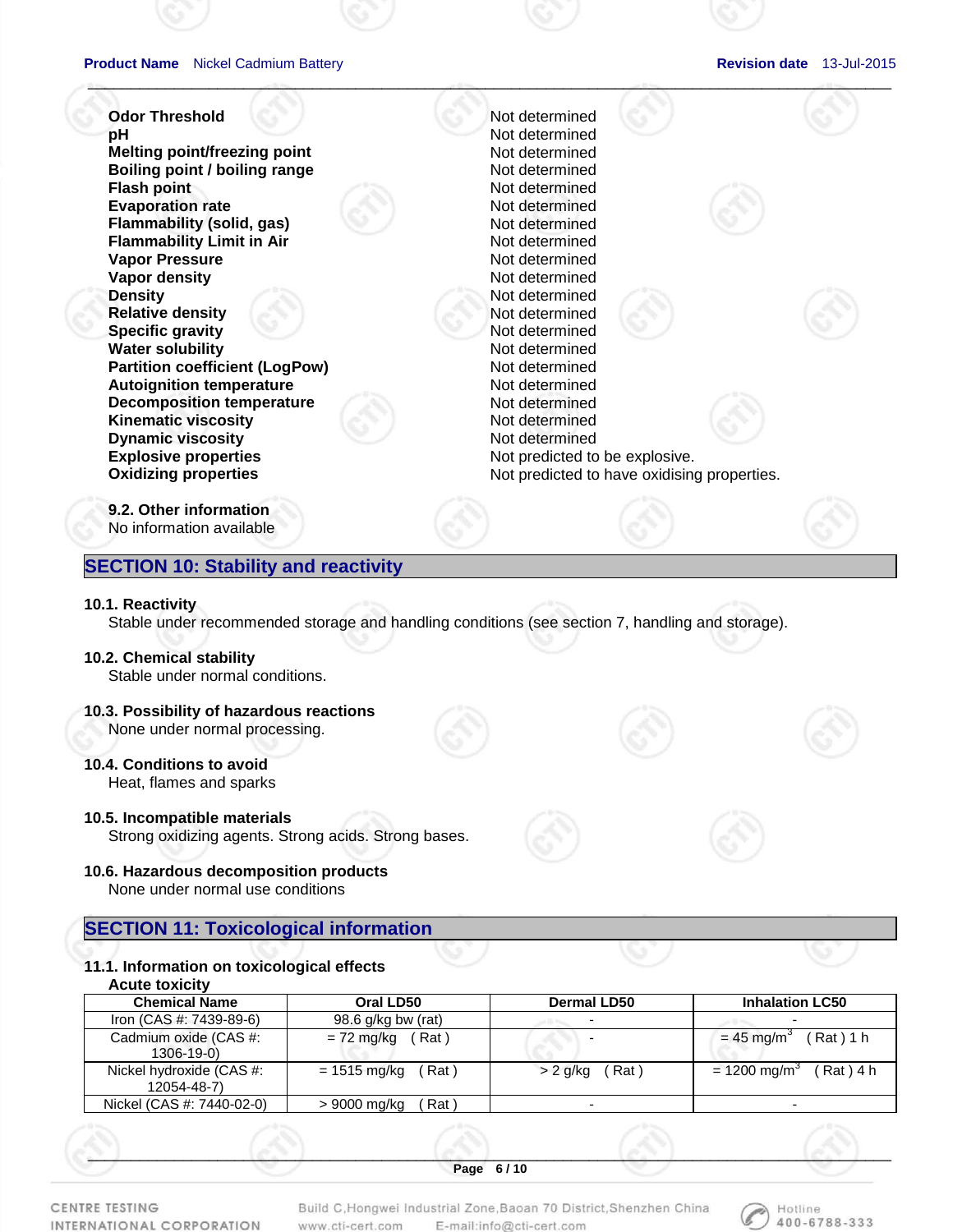| Potassium hydroxide (CAS #:<br>1310-58-3) | (Rat)<br>$=$ 333 mg/kg                          |                           |
|-------------------------------------------|-------------------------------------------------|---------------------------|
| Cadmium and compounds (as                 | = 1140 mg/kg                                    | (Rat)30 min               |
| Cd) (CAS #: 7440-43-9)                    | (Rat)                                           | $= 25$ mg/m <sup>3</sup>  |
| Cobalt(II) oxide (CAS #:<br>1307-96-6)    | $(Rat) = 202$<br>$= 159$ mg/kg<br>Rat)<br>mg/kg |                           |
| Lithium hydroxide (CAS #:                 | $= 210$ mg/kg                                   | (Rat) 4 h                 |
| 1310-65-2)                                | Rat)                                            | $= 960$ mg/m <sup>3</sup> |

 $\mathcal{A}^{\otimes n}$  , and the contract of the contract of the contract of the contract of the contract of the contract of the contract of the contract of the contract of the contract of the contract of the contract of the cont

## **Skin corrosion/irritation**

Non-irritating to the skin.

**Serious eye damage/eye irritation** No eye irritation.

### **Sensitization**

No sensitization responses were observed.

## **Germ cell mutagenicity**

No information available.

### **Carcinogenicity**

| <b>Chemical Name</b>                                | <b>European Union</b> | <b>IARC</b> |
|-----------------------------------------------------|-----------------------|-------------|
| Cadmium oxide (CAS #: 1306-19-0)                    | Carc. 1B              | Group 1     |
| Nickel hydroxide (CAS #: 12054-48-7)                | Carc. 1A              | Group 1     |
| Nickel (CAS #: 7440-02-0)                           | Carc. 2               | Group 2B    |
| Cadmium and compounds (as Cd) (CAS #:<br>7440-43-9) | Carc. 1B              | Group 1     |
| Cobalt(II) oxide (CAS #: 1307-96-6)                 |                       | Group 2B    |

### **Reproductive toxicity**

No information available.

# **STOT - single exposure**

No information available.

**STOT - repeated exposure** No information available.

### **Aspiration hazard**

No information available.

# **SECTION 12: Ecological information**

### **12.1. Toxicity**

| <b>Chemical Name</b>        | Algae/aquatic plants EC50       | Fish LC50                                                     | <b>Crustacea EC50</b>      |
|-----------------------------|---------------------------------|---------------------------------------------------------------|----------------------------|
| Iron (CAS #: 7439-89-6)     |                                 | 13.6: 96 h Morone saxatilis                                   | > 100 mg/L/48h (Daphnia    |
|                             |                                 | mg/L LC50 static                                              | magna)                     |
| Nickel (CAS #: 7440-02-0)   | $0.18 \text{ mg/L} / 72h$       | 100 mg/L/96h Brachydanio rerio                                | 100 mg/L/48h Daphnia magna |
|                             | Pseudokirchneriella subcapitata | 1.3 mg/L/96h Cyprinus carpio                                  | 1 mg/L/48h Daphnia magna   |
|                             | $0.174 - 0.311$ mg/L/96h        | semi-static                                                   | <b>Static</b>              |
|                             |                                 | Pseudokirchneriella subcapitata 10.4 mg/L/96h Cyprinus carpio |                            |
|                             | static                          | static                                                        |                            |
| Potassium hydroxide (CAS #: |                                 | 80mg/L/96h Gambusia affinis                                   |                            |
| 1310-58-3)                  |                                 | static                                                        |                            |

 $\mathcal{S}$  , and the contribution of  $\mathcal{S}$  , and  $\mathcal{S}$  , and  $\mathcal{S}$  , and  $\mathcal{S}$  , and  $\mathcal{S}$  , and  $\mathcal{S}$  , and  $\mathcal{S}$  , and  $\mathcal{S}$  , and  $\mathcal{S}$  , and  $\mathcal{S}$  , and  $\mathcal{S}$  , and  $\mathcal{S}$  , and  $\mathcal{S$ 

CENTRE TESTING INTERNATIONAL CORPORATION Build C, Hongwei Industrial Zone, Baoan 70 District, Shenzhen China E-mail:info@cti-cert.com www.cti-cert.com

**Page 7 / 10** 

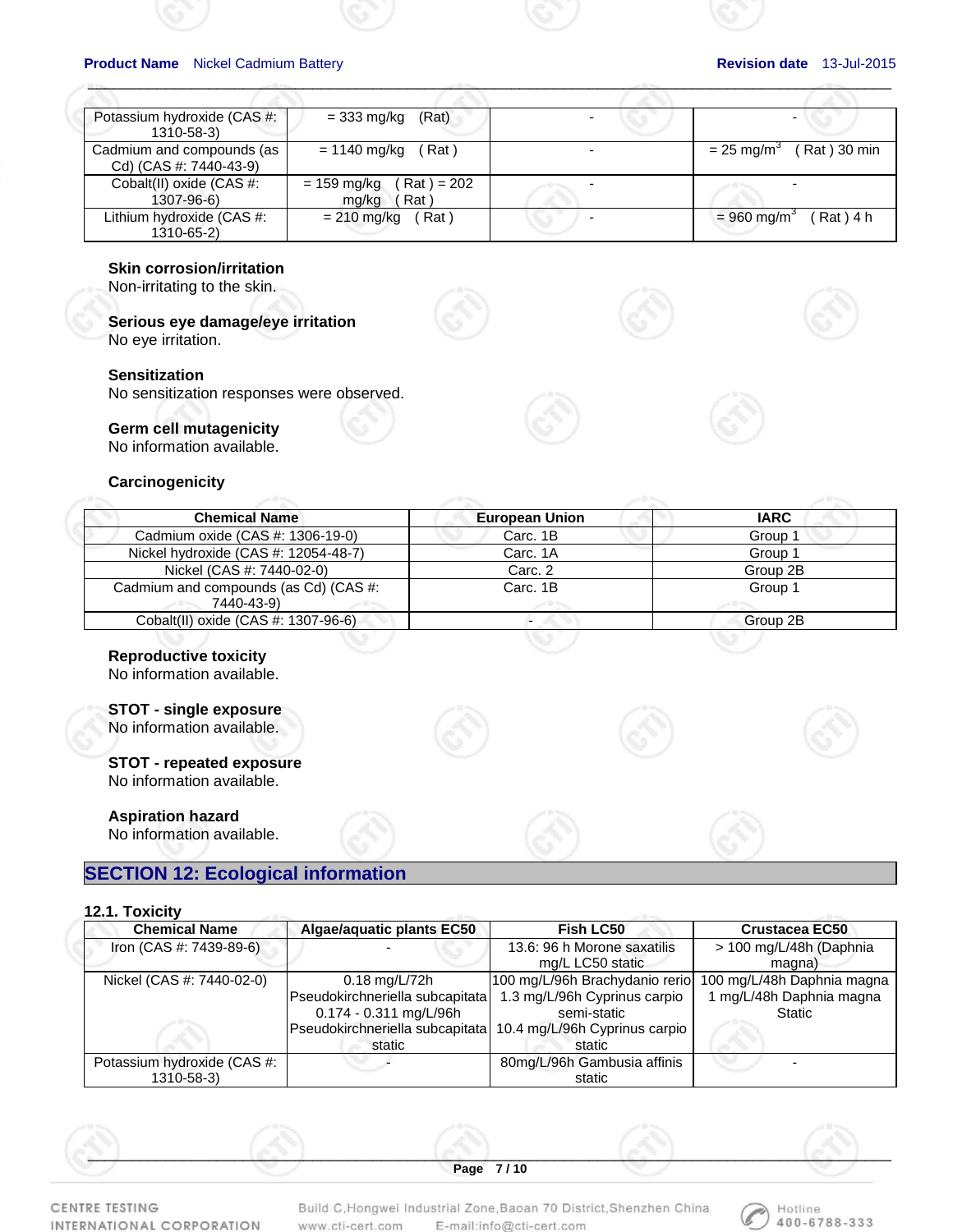| Cadmium and compounds (as<br>Cd) (CAS #: 7440-43-9) | 0.003: 96 h Oncorhynchus<br>mykiss mg/L LC50 flow-through<br>0.0004 - 0.003: 96 h | 0.0244: 48 h Daphnia magna<br>mg/L EC50 Static |
|-----------------------------------------------------|-----------------------------------------------------------------------------------|------------------------------------------------|
|                                                     | Pimephales promelas mg/L                                                          |                                                |
|                                                     | LC50 0.006: 96 h Oncorhynchus                                                     |                                                |
|                                                     | mykiss mg/L LC50 static 0.002:                                                    |                                                |
|                                                     | 96 h Cyprinus carpio mg/L LC50                                                    |                                                |
|                                                     | 4.26: 96 h Cyprinus carpio mg/L                                                   |                                                |
|                                                     | LC50 semi-static 0.24: 96 h                                                       |                                                |
|                                                     | Cyprinus carpio mg/L LC50                                                         |                                                |
|                                                     | static 21.1: 96 h Lepomis                                                         |                                                |
|                                                     | macrochirus mg/L LC50                                                             |                                                |
|                                                     | flow-through 0.016: 96 h                                                          |                                                |
|                                                     | Oryzias latipes mg/L LC50                                                         |                                                |

 $\mathcal{A}^{\otimes n}$  , and the contract of the contract of the contract of the contract of the contract of the contract of the contract of the contract of the contract of the contract of the contract of the contract of the cont

### **12.2. Persistence and degradability**

No information available.

# **12.3. Bioaccumulative potential**

| L.V. DIVUVVUIIIUIULITU DOLUILIUI       |                                       |  |
|----------------------------------------|---------------------------------------|--|
| <b>Chemical Name</b>                   | <b>Partition coefficient (LogPow)</b> |  |
| Potassium hydroxide (CAS #: 1310-58-3) | 0.65                                  |  |
|                                        | 0.83                                  |  |

## **12.4. Mobility in soil**

No information available

# **12.5. Results of PBT and vPvB assessment**

PBT/vPvB assessment information is not available as chemical safety assessment not conducted.

# **12.6. Other adverse effects**

No information available

# **SECTION 13: Disposal considerations**

## **13.1. Waste treatment methods**

| Waste from residues/unused<br>products | Disposal should be in accordance with applicable regional, national and local laws<br>and regulations |
|----------------------------------------|-------------------------------------------------------------------------------------------------------|
| Contaminated packaging                 | Disposal should be in accordance with applicable regional, national and local laws<br>and regulations |

# $\mathcal{S}$  , and the contribution of  $\mathcal{S}$  , and  $\mathcal{S}$  , and  $\mathcal{S}$  , and  $\mathcal{S}$  , and  $\mathcal{S}$  , and  $\mathcal{S}$  , and  $\mathcal{S}$  , and  $\mathcal{S}$  , and  $\mathcal{S}$  , and  $\mathcal{S}$  , and  $\mathcal{S}$  , and  $\mathcal{S}$  , and  $\mathcal{S$ **Page 8 / 10 SECTION 14: Transport information 14.1 UN Number**  Not regulated **14.2 Proper shipping name** Not regulated **14.3 Hazard Class <b>Not regulated** Not regulated **14.4 Packing Group 14.4 Packing Group** 14.5 Environmental hazards **Not applicable 14.6 Special precautions No information available 14.7 Transport in bulk according to Annex II of MARPOL 73/78 and the IBC Code**  Not applicable

CENTRE TESTING INTERNATIONAL CORPORATION Build C, Hongwei Industrial Zone, Baoan 70 District, Shenzhen China E-mail:info@cti-cert.com www.cti-cert.com

Hotline 400-6788-333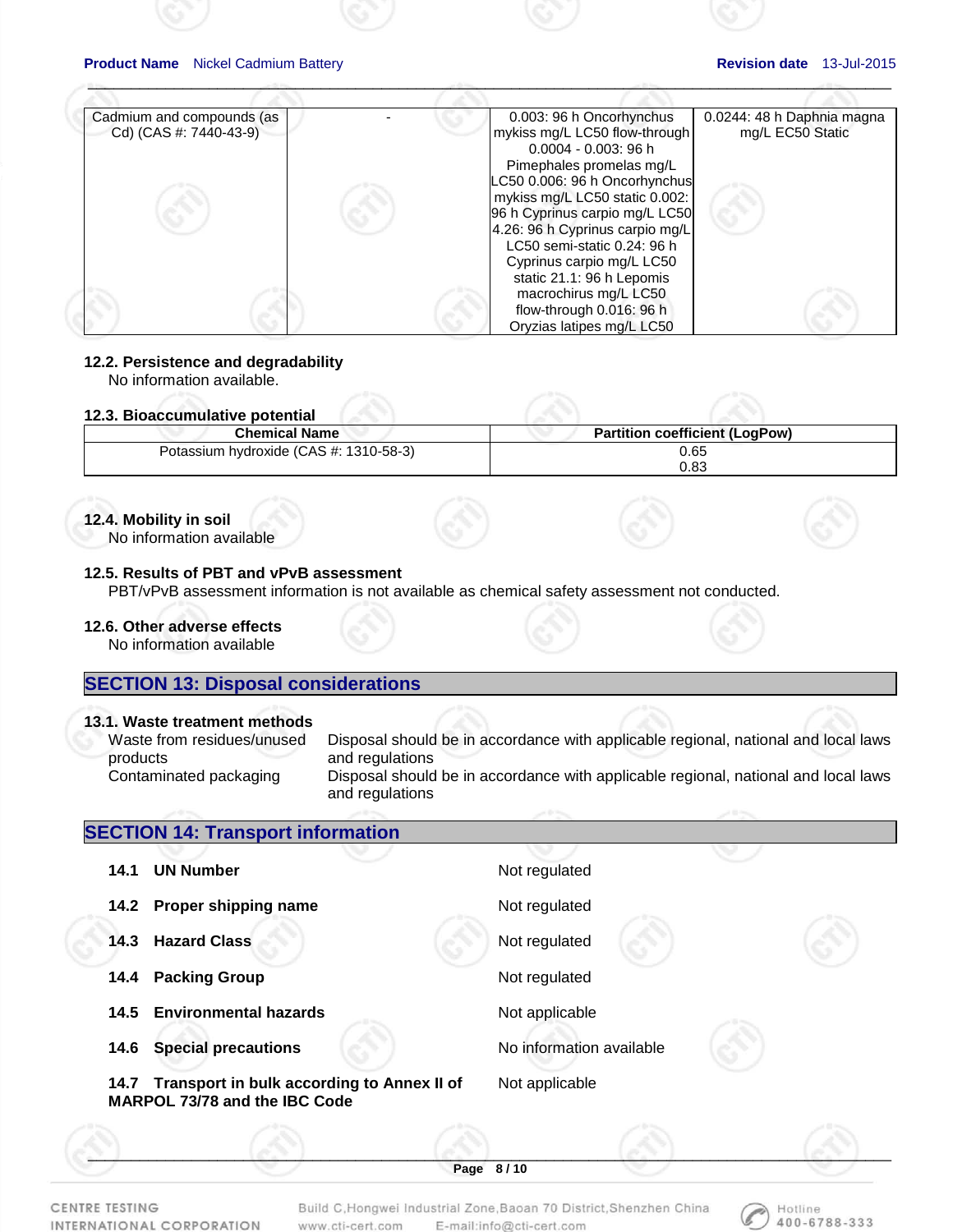Hotline 400-6788-333

# **SECTION 15: Regulatory information**

## **15.1. Safety, health and environmental regulations/legislation specific for the substance or mixture European Union**

Take note of Directive 98/24/EC on the protection of the health and safety of workers from the risks related to chemical agents at work

 $\mathcal{A}^{\otimes n}$  , and the contract of the contract of the contract of the contract of the contract of the contract of the contract of the contract of the contract of the contract of the contract of the contract of the cont

Take note of Directive 94/33/EC on the protection of young people at work

Take note of Directive 92/85/EC on the protection of pregnant and breastfeeding women at work

### **International Inventories**

| <b>Component</b>                                    | <b>TSCA</b>    | <b>DSL/NDSL</b>      | <b>EINECS/ELI</b><br><b>NCS</b> | <b>ENCS</b>              | <b>IECSC</b> | <b>KECL</b> | <b>PICCS</b> | <b>AICS</b>  |
|-----------------------------------------------------|----------------|----------------------|---------------------------------|--------------------------|--------------|-------------|--------------|--------------|
| Iron<br>7439-89-6 (34.4)                            | $\mathsf{X}^-$ | X                    | X                               |                          | X            | X           | X            | $\mathsf{X}$ |
| Cadmium oxide<br>1306-19-0 (28.3)                   | X              | X                    | X                               | X                        | X            | X           | X            | X            |
| Nickel hydroxide<br>12054-48-7 (18.9)               | X              | X                    | X                               | X                        | X            | X           | X            | X            |
| <b>Nickel</b><br>7440-02-0 (5.9)                    | X              | X                    | X                               | $\overline{\phantom{0}}$ | X            | X           | X            | X            |
| Potassium<br>hydroxide<br>1310-58-3 (3.7)           | X              | X                    | X                               | X                        | X            | X           | X            | X            |
| Cadmium and<br>compounds (as Cd)<br>7440-43-9 (3.3) | X              | X                    | $\times$                        |                          | X            | X           | X            | X            |
| Cobalt(II) oxide<br>1307-96-6 (2.5)                 | X              | X                    | X                               | X                        | X            | X           | X            | X            |
| Lithium hydroxide<br>1310-65-2 (0.3)                | X              | X<br>$\sim 10^{-10}$ | X                               | X                        | X            | X           | X            | X            |
| "-" Not Listed                                      |                |                      |                                 |                          |              |             |              |              |

*"X" Listed* 

# **15.2. Chemical safety assessment**

No information available

# **SECTION 16: Other information**

**This material safety data sheet complies with the requirements of Regulation (EC) No. 1907/2006** 

| <b>Issue Date</b>    | 08-Jun-2015    |
|----------------------|----------------|
| <b>Revision date</b> | 13-Jul-2015    |
| <b>Revision Note</b> | Not applicable |

### **Key or legend to abbreviations and acronyms used in the safety data sheet**

**TWA** - TWA (time-weighted average)

**STEL** - STEL (Short Term Exposure Limit)

**Ceiling** - Maximum limit value

**TSCA** - United States Toxic Substances Control Act Section 8(b) Inventory

**DSL/NDSL** - Canadian Domestic Substances List/Non-Domestic Substances List

**EINECS/ELINCS** - European Inventory of Existing Chemical Substances/European List of Notified Chemical Substances

**ENCS** - Japan Existing and New Chemical Substances

**IECSC** - China Inventory of Existing Chemical Substances

**KECL** - Korean Existing and Evaluated Chemical Substances

**PICCS** - Philippines Inventory of Chemicals and Chemical Substances

**AICS** - Australian Inventory of Chemical Substances

CENTRE TESTING INTERNATIONAL CORPORATION

Build C, Hongwei Industrial Zone, Baoan 70 District, Shenzhen China E-mail:info@cti-cert.com www.cti-cert.com

 $\mathcal{S}$  , and the contribution of  $\mathcal{S}$  , and  $\mathcal{S}$  , and  $\mathcal{S}$  , and  $\mathcal{S}$  , and  $\mathcal{S}$  , and  $\mathcal{S}$  , and  $\mathcal{S}$  , and  $\mathcal{S}$  , and  $\mathcal{S}$  , and  $\mathcal{S}$  , and  $\mathcal{S}$  , and  $\mathcal{S}$  , and  $\mathcal{S$ **Page 9 / 10**